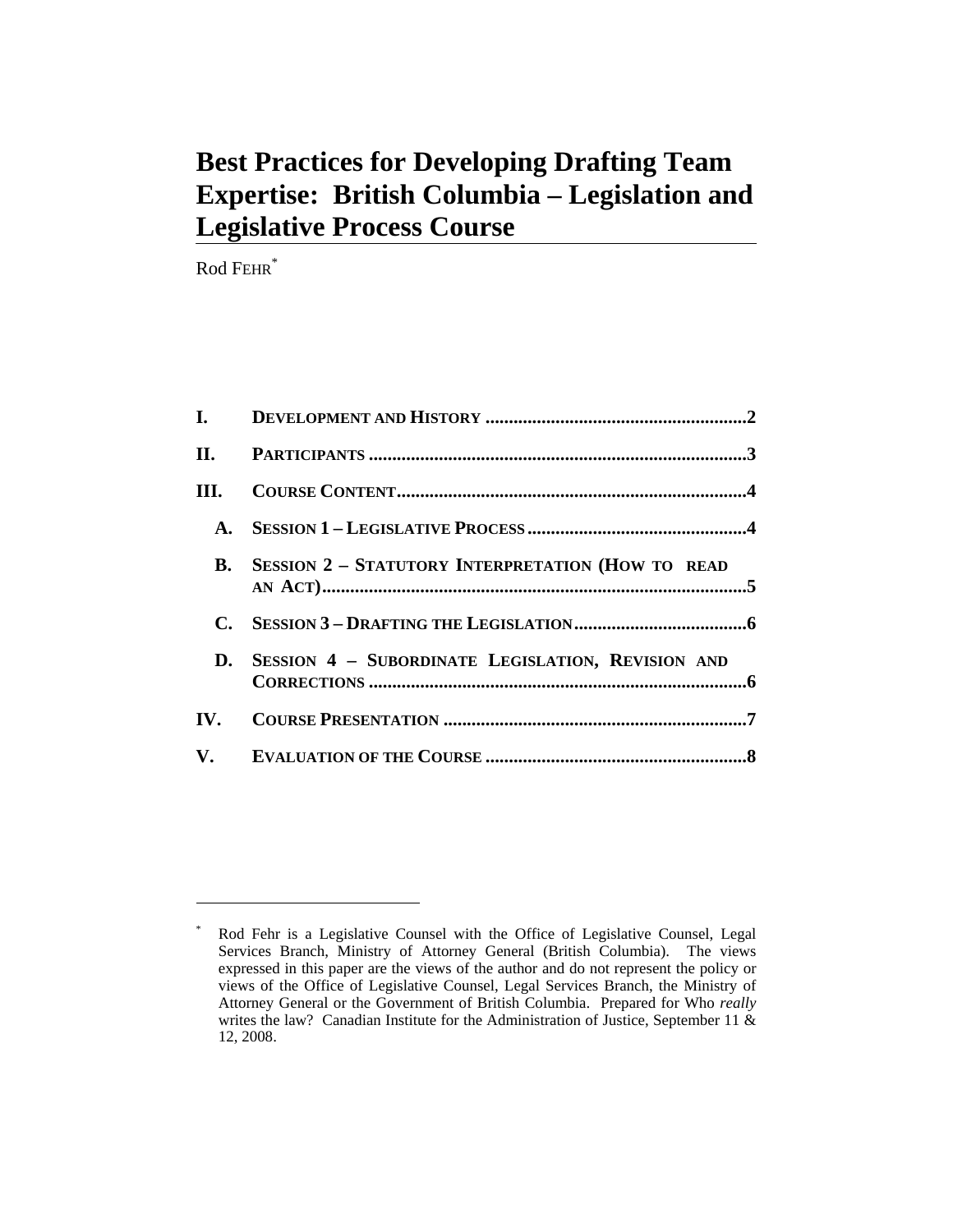The focus of this session is techniques used in drafting offices to develop the expertise of those participating in the legislative process. In this paper I will be describing one of the main techniques used by the Office of Legislative Counsel in British Columbia—our course Legislation and Legislative Process in British Columbia (the "course").

The course covers the following topics:

- the process by which a legislative proposal becomes legislation;
- the process by which regulations are developed and made;
- how to read legislation;
- best practices for drafting instructions and the drafting process.

On the following pages I will review the development of the course, who participates in the course, the course content and the course presentation. The paper will conclude with an evaluation of the course and outline possible future developments for the course.

## **I. DEVELOPMENT AND HISTORY**

The course was developed in the spring of 2005. The course was initiated out of a general dissatisfaction with the quality of drafting instructions that we were receiving and with the lack of knowledge about the drafting and legislative process of those with whom we were working during the drafting process. We were working with more individuals who were new to government or new to the role of policy analyst. In hindsight, the wave of employee succession was only beginning. In addition to the feeling of dissatisfaction, before developing the course some of the legislative counsel in our office had the opportunity to attend a multi-day seminar hosted by a ministry that had brought in a speaker to talk about statutory interpretation. While the seminar was interesting, we were of the view that we could provide a presentation that was more relevant to ministry staff and that could address our dissatisfaction.

We had a head start in developing the course. Our office had previously produced a base of material in the form of a guide—*A Guide to Legislation and Legislative Process in British Columbia*. The most recent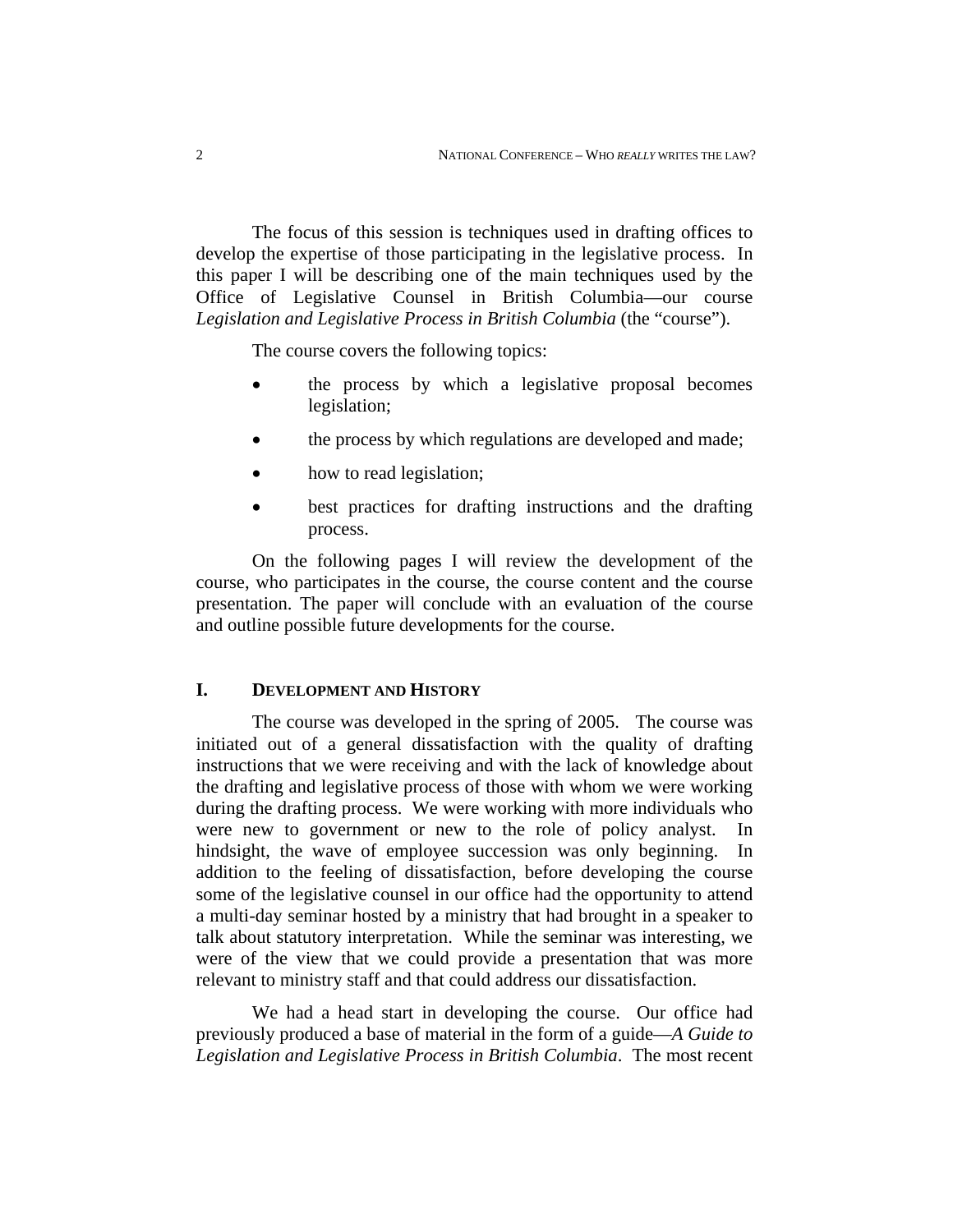version (April 2006) of that guide is available from the following locations:

- www.llbc.leg.bc.ca/public/PubDocs/bcdocs/408512/index. htm;
- www.publications.gov.bc.ca/pubdetail.aspx?nato=7665005 851.

Although we believed that we had identified a need, we were not expecting the response we received from the announcement of the course. We initially announced one date for the course with a capacity for 25 persons and kept secret a second date in reserve. The announcement of the course was sent out at 4:30 p.m. by email to the legislation contact for each ministry. By 10:30 the next morning, our two dates were full and we were starting a waitlist. After adding two more course dates, bringing the number of presentations to four, we still had a waitlist of 180 persons. We had found a need! With one email and subsequent word of mouth, we gave 12 presentations of the course and still had many on the waitlist.

We no longer allow for ongoing registration or maintain a waitlist. This has eliminated the associated administrative burden. The Chief Legislative Counsel sends out one announcement a year for the course presentations in that year. At the end of the course presentations for a year those on the waitlist are notified that they will need to register again the next year when the course announcement is sent.

From 2005 through 2007 we have presented our course on 19 occasions. A total of 463 individuals have attended one of our course presentations. We are preparing for four to seven presentations of the course this fall. We had a total of 144 participants at the seven presentations of the course in 2007. There were 79 individuals on our waitlist after our last presentation in 2007.

### **II. PARTICIPANTS**

The course is directed at the following:

- policy analysts involved in legislation development;
- persons involved in a ministry's process for preparing regulations;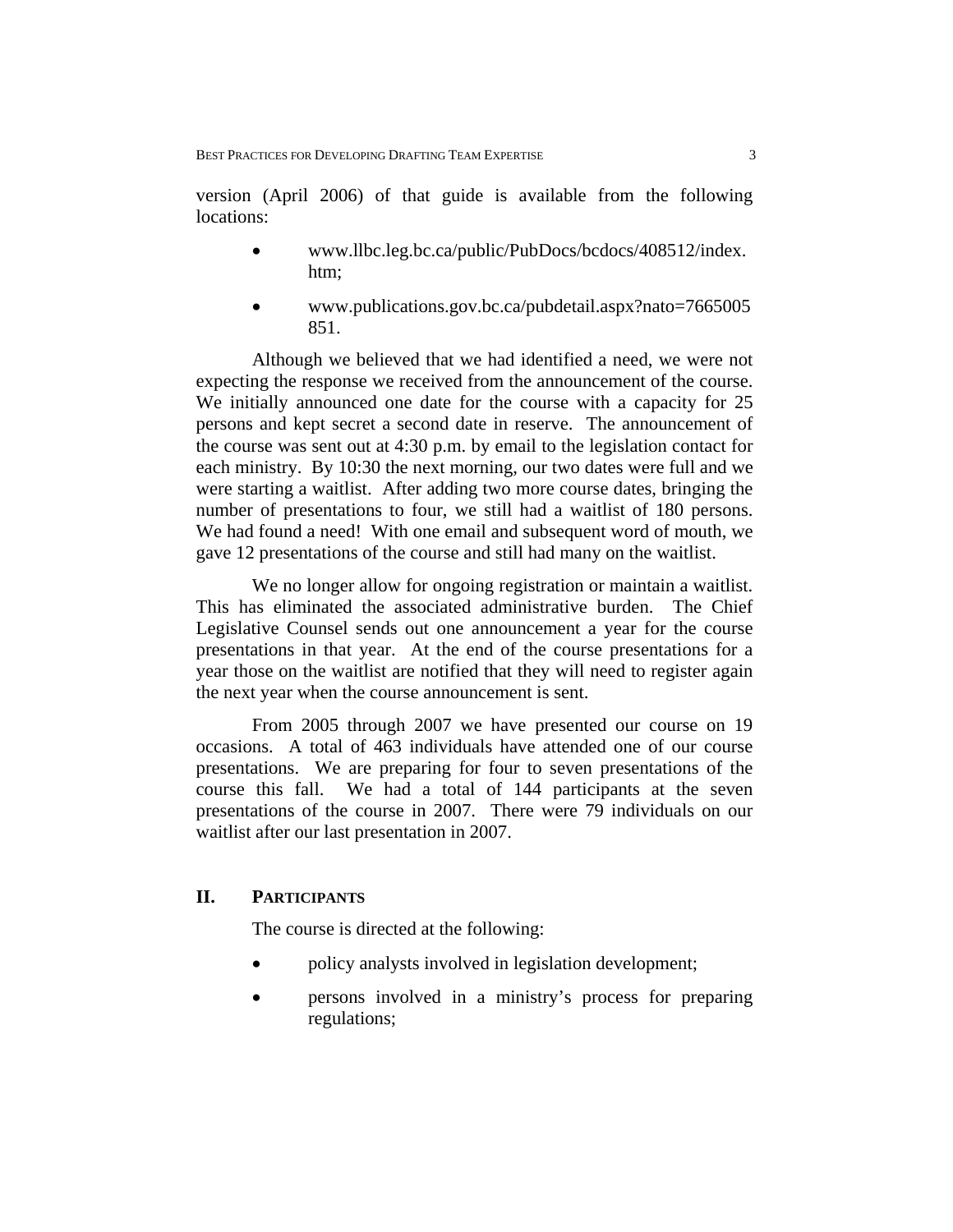- persons who expect to be part of the development team for a major legislation project;
- (e.g. program area staff);
- persons who are regularly called on to read and give effect to the legislation or regulations that apply to a program area.

Other participants include senior administrative and executive support staff who have some involvement with legislation. A few solicitors have attended the course. All articling students in Legal Services Branch attend the course as part of their professional development program. We also provide an opportunity for new administrative staff in the Office of Legislative Counsel to attend the course. In 2007, a modified version of the course was presented to new staff at Cabinet Operations.

#### **III. COURSE CONTENT**

The course is divided into four sessions. The sessions are arranged according to the time required for each session and to try and keep things interesting. We thought it was best to avoid having the statutory interpretation session after a hearty lunch as many would have a snooze during the session.

#### **A. SESSION 1 – LEGISLATIVE PROCESS**

Session 1 begins with an introduction to the Office of Legislative Counsel and the role of the Attorney General. The remainder of Session 1 is divided into two parts. In the first part of Session 1 we outline the policy development and approval process for a policy proposal (nonbudget) that will likely result in legislation being included in a bill introduced in the Legislative Assembly.

We discuss the formal Cabinet submission known as a "Request for Legislation" (the "RFL") and the legal advice that we provide to Cabinet on the RFL that is known as "Comments of Legislative Counsel." We suggest some best practices for the policy development and approval process.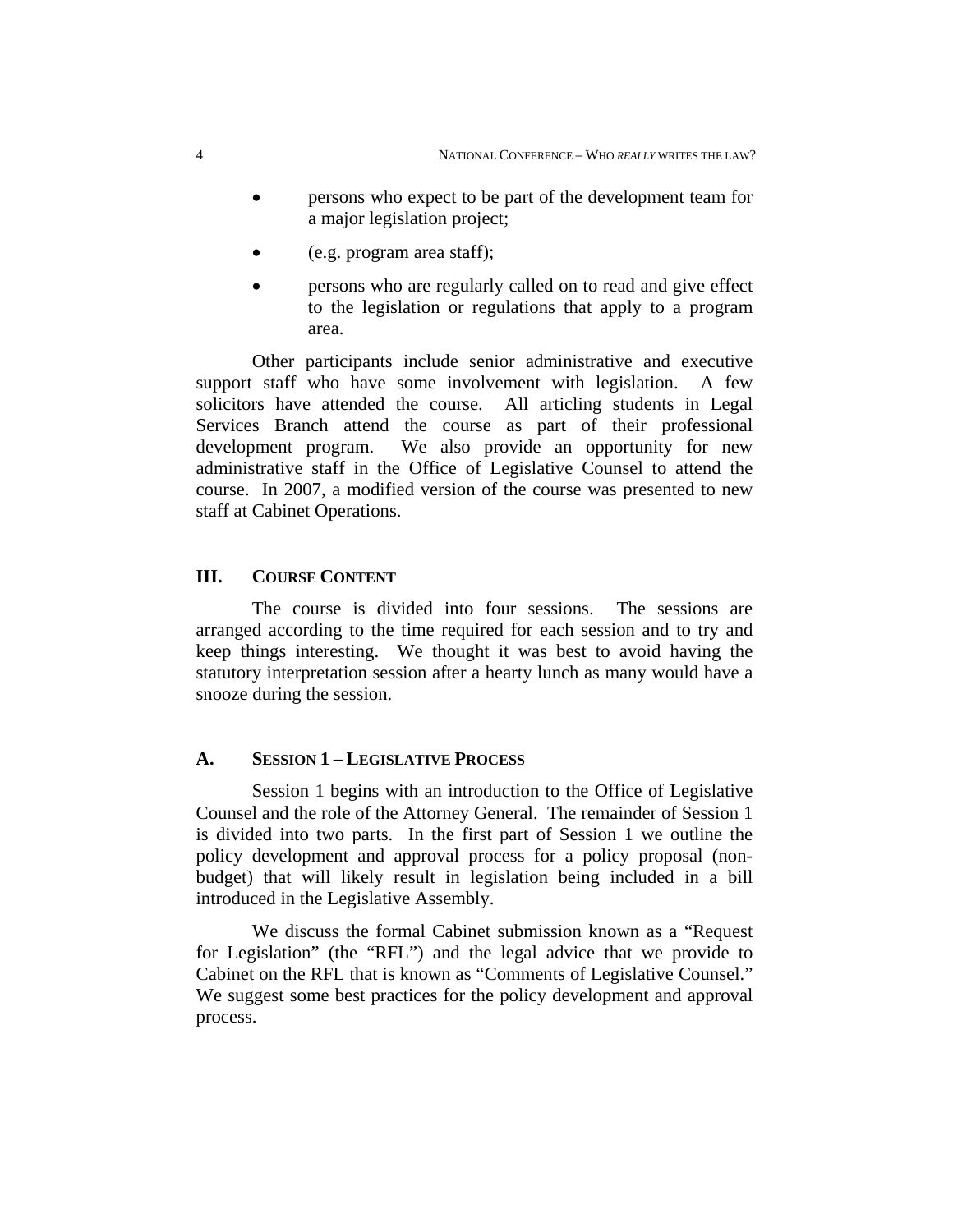Staff from the Cabinet Operations Secretariat (Office of the Premier) assist us in presenting the first part of Session 1. They discuss the review of RFLs by various Cabinet and caucus committees. In this session we skip over the drafting of the legislation—to be discussed in Session 3. The first part of Session 1 concludes with a review of the process for approving the draft legislation.

The second part of Session 1 reviews how a bill proceeds through the Legislative Assembly (from introduction to enactment). There are three main topics in this part of the session:

- what (or who) controls the process;
- types of Bills;
- the process for a government Bill.

In discussing the various types of Bills, we spend some time explaining our role and the ministry's role in relation to private bills. In explaining the process for a government bill, we use video clips from the Debates of the Legislative Assembly (provided by Hansard Services) to illustrate the various stages in the Legislative Assembly and to show how a house amendment is proposed.

## **B. SESSION 2 – STATUTORY INTERPRETATION (HOW TO READ AN ACT)**

Session 2 is divided into 2 parts. In the first part of this session we review some key common law principles of statutory interpretation. In particular, we review "every word has meaning," "different words mean different things" and the "modern approach" to statutory interpretation. In the second part of this session we provide a brief overview of the *Interpretation Act*. More specifically, we review the following:

- application of the *Interpretation Act*;
- definitions:
- forms of words;
- general interpretation rules;
- time;
- commencement and repeal.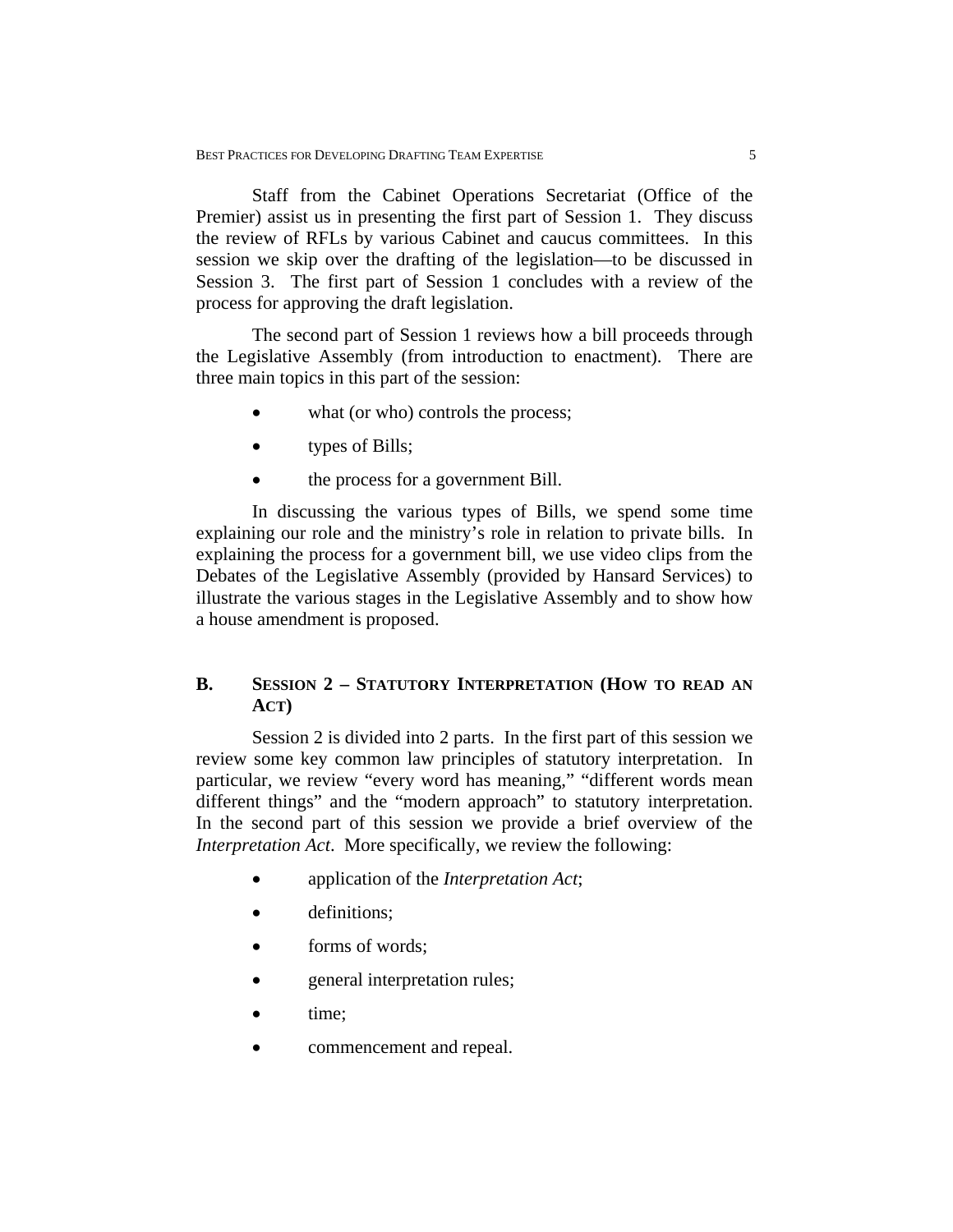#### **C. SESSION 3 – DRAFTING THE LEGISLATION**

In Session 3 we discuss the following:

- drafting instructions—what they do, the required content and the preferred format;
- the drafting process—how legislation is developed, the drafting team, drafting meetings and the distribution of drafts;
- some suggested best practices for the drafting process;
- consultations and confidentiality.

In this session a solicitor from Legal Services Branch, Ministry of Attorney General, participates in the presentation. During the presentation on the drafting team the solicitor discusses the solicitor's role in the legislative process and the benefits of early involvement of the solicitor.

(Each ministry has one or more solicitors assigned to advise the ministry and the solicitor is a member of the drafting team.)

## **D. SESSION 4 – SUBORDINATE LEGISLATION, REVISION AND CORRECTIONS**

In Session 4 we talk about the authority to make subordinate legislation, the role and responsibilities of Legislative Counsel with respect to regulations and orders-in-council and the regulation-making process under the *Regulations Act*. We conclude this session with brief presentations on statute and regulation revision and our new (2006) statute correction power. $<sup>1</sup>$ </sup>

 $\overline{a}$ 

<sup>&</sup>lt;sup>1</sup> The Lieutenant Governor in Council is authorized to make minor corrections to an Act by regulation. The corrections must be confirmed by the Legislature to having ongoing effect. See section 12 of the *Statute Revision Act*, R.S.B.C. 1996, c. 440).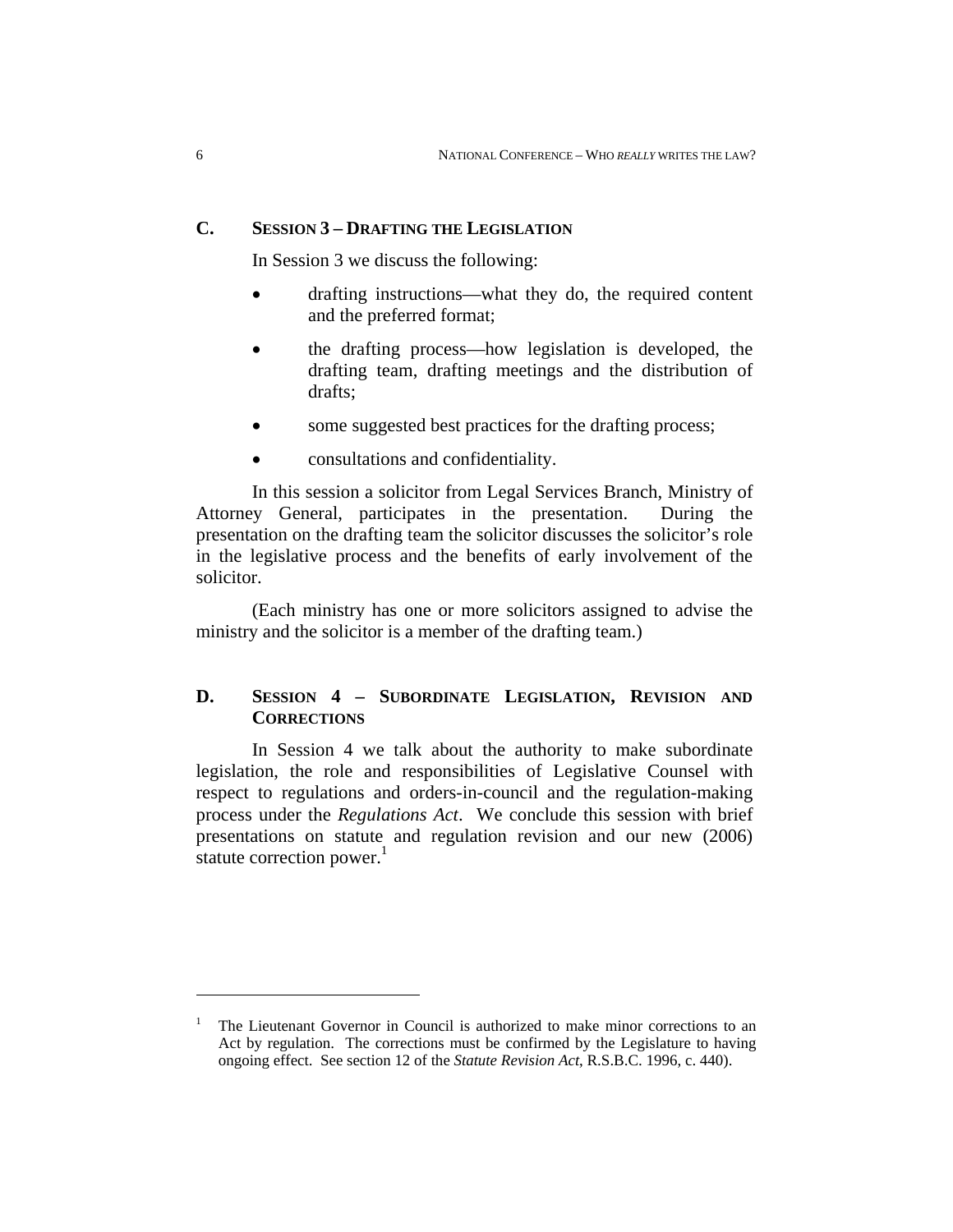#### **IV. COURSE PRESENTATION**

We present our course in the largest boardroom that is in our building. This gives us home-court advantage—or, more accurately, home-court help. We have staff from our computer helpdesk department on the same floor. We are somewhat prone to the technical glitch. The other advantage of using facilities in our building is that we can easily involve presenters and support staff for a short period of time without taking them too far away from their desks. On two occasions we presented the course at other facilities. On both occasions we concluded that the facilities were not as good as our own. These were also the only occasions in which we presented the course to participants entirely from one ministry.

There are generally 25 participants in a course (the maximum number that can be accommodated in our boardroom). Each course has individuals representing 15 to 20 different ministries and government organizations. It is this variety of experiences that provides a variety of questions, adds depth to the discussion and makes each course presentation unique. We provide lunch—which presents another opportunity for those attending to ask us questions. Currently we charge \$75 per person for the course, which allows us to recover our expenses (mainly binder materials and food).

Each participant is given a binder containing the course material and additional supplementary material. The binder contents include the following:

- PowerPoint slides;
- *A Guide to Legislation and Legislative Process in British Columbia*;
- other published resources developed by the Office of Legislative Counsel;
- legislation (*Interpretation Act*, *Regulations Act*, Regulations Regulation and *Statute Revision Act*);
- documents published by Cabinet Operations;
- a guide to additional resources and contacts.

The material is reviewed before the presentations for each year. The material for the year is printed and binders are assembled in one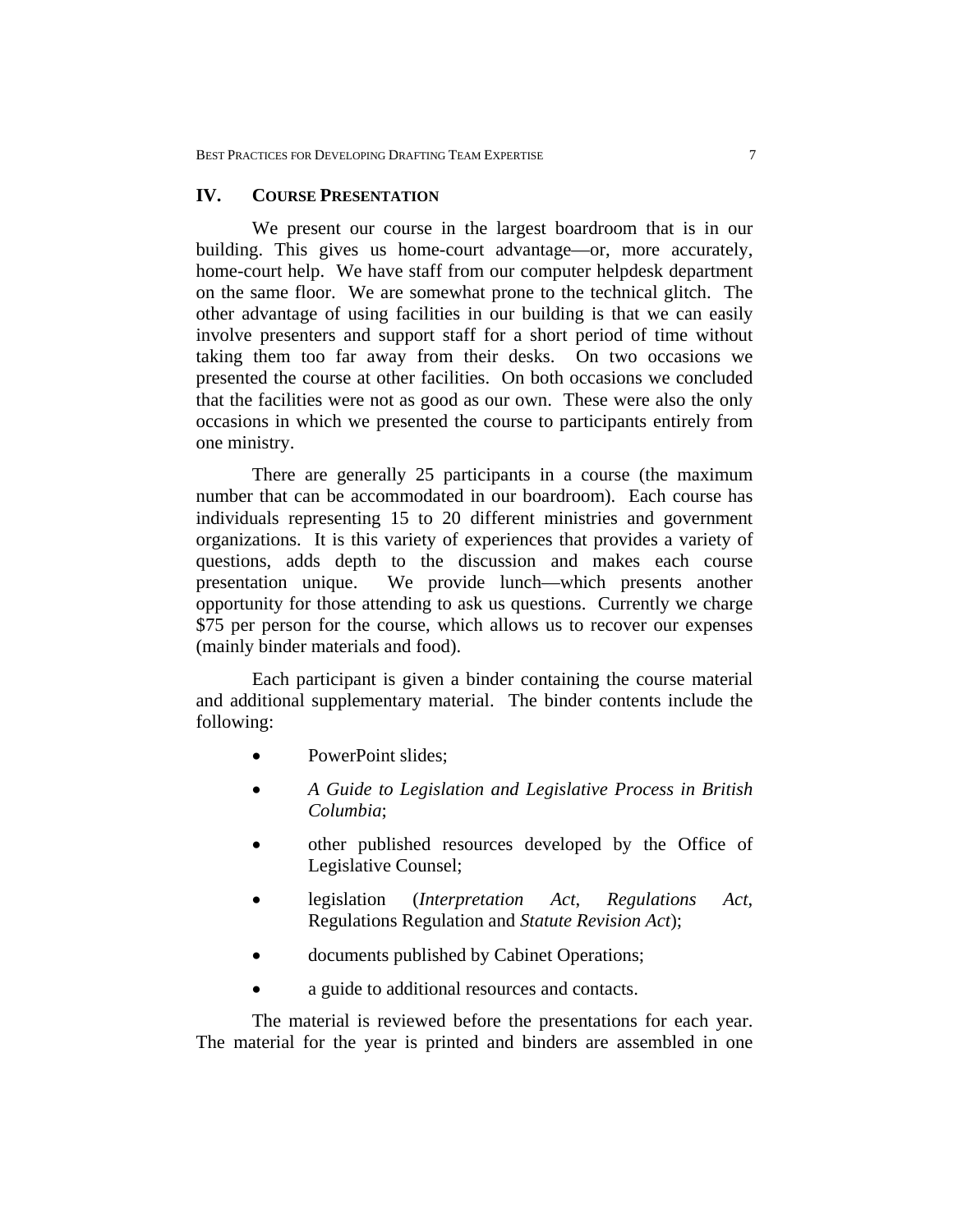batch. We are developing an acronym decoder (guide to alphabet soup) to add to the course binder for this fall.

The four to six presentations of the course that we do each year are presented over a two-month period.

We try to group the presentations and do two presentations in two or three days. This minimizes the time required for preparation. There are about six legislative counsel involved in presenting the course—three or four legislative counsel present on each day of the course.

#### **V. EVALUATION OF THE COURSE**

At the end of each course the participants are given an opportunity to complete an evaluation form. The participants have been very satisfied with the course organization and contents.

Participants are almost unanimous in recommending the course to others. A small percentage of participants would like to see the course lengthened to more than one day. One of the more surprising pieces of feedback has been the many requests for more instruction on statutory interpretation. (Although there is the occasional suggestion to eliminate that part of the course.)

In general, the feedback from the course is that participants want to receive more information and more examples.

In my view, the course has had a positive impact in addressing some of the general dissatisfaction that led to the development of the course. There is a better understanding of the drafting and legislative process. In relation to improving the quality of the drafting instructions, the course may not have achieved as much of a positive impact as initially hoped. We realize that the lecture style of the course does not lend itself to the level of improvement that may result from a workshop experience. However, other factors beyond our control, and beyond the scope of this paper, did not help our attempts through the course and may have been counter-productive to our efforts to improve the quality of drafting instructions. The course is very popular and is meeting a need—demand is still high and our office receives queries throughout the year.

Although at the time of developing the course we knew we were dealing with an increasing number of inexperienced policy analysts, in my view we did not fully anticipate or appreciate the pending succession,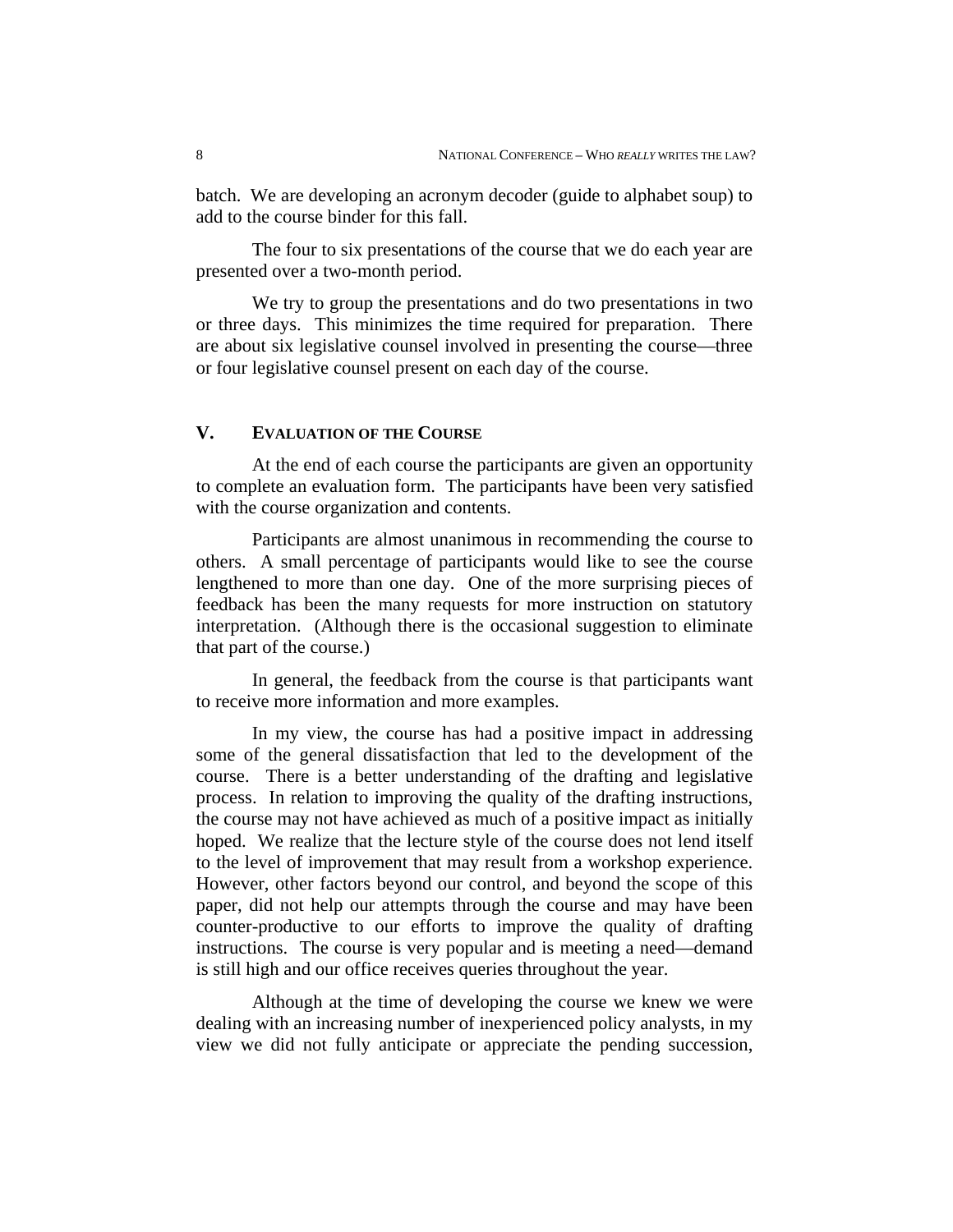recruitment and retention issues facing policy branches throughout government. As the information in the following table demonstrates, the majority of course participants who are policy or legislative analysts have less than four years experience in that role.

The changes in the percentages between 2005 and 2007, a relatively short period of time, indicate an influx of many new policy analysts. The information in the table also indicates that individuals who have been in government for some time have not been in policy or legislative positions for a significant period of their time in government. (Compare the data for "more than 12 years" between experience in government and as a policy or legislative analyst.)

#### **Experience of Participants**

|                                             | 2005 | 2007 |
|---------------------------------------------|------|------|
| in government                               | 21%  | 50%  |
| less than 4 years                           | 48%  | 25%  |
| more than 12 years                          |      |      |
|                                             |      |      |
| policy or legislative<br>a<br>as<br>analyst |      |      |

| less than 4 years  | 61% | 75% |
|--------------------|-----|-----|
| more than 12 years | 11% | 6%  |

For many drafting projects there continues to be a general dissatisfaction with the quality of drafting instructions. With this in mind, after our presentations of the course this fall we intend to review the content and manner of delivery of the course. This is intended to be a more thorough review than that undertaken each year when we are preparing to present the course.

Consideration will be given to our resources and to other training for policy analysts that appears to be in development. Options that I expect we will be considering include moving the course to a larger venue, splitting the course into two or three courses that will be a  $\frac{1}{2}$  day or less and developing an advanced course or workshop on providing